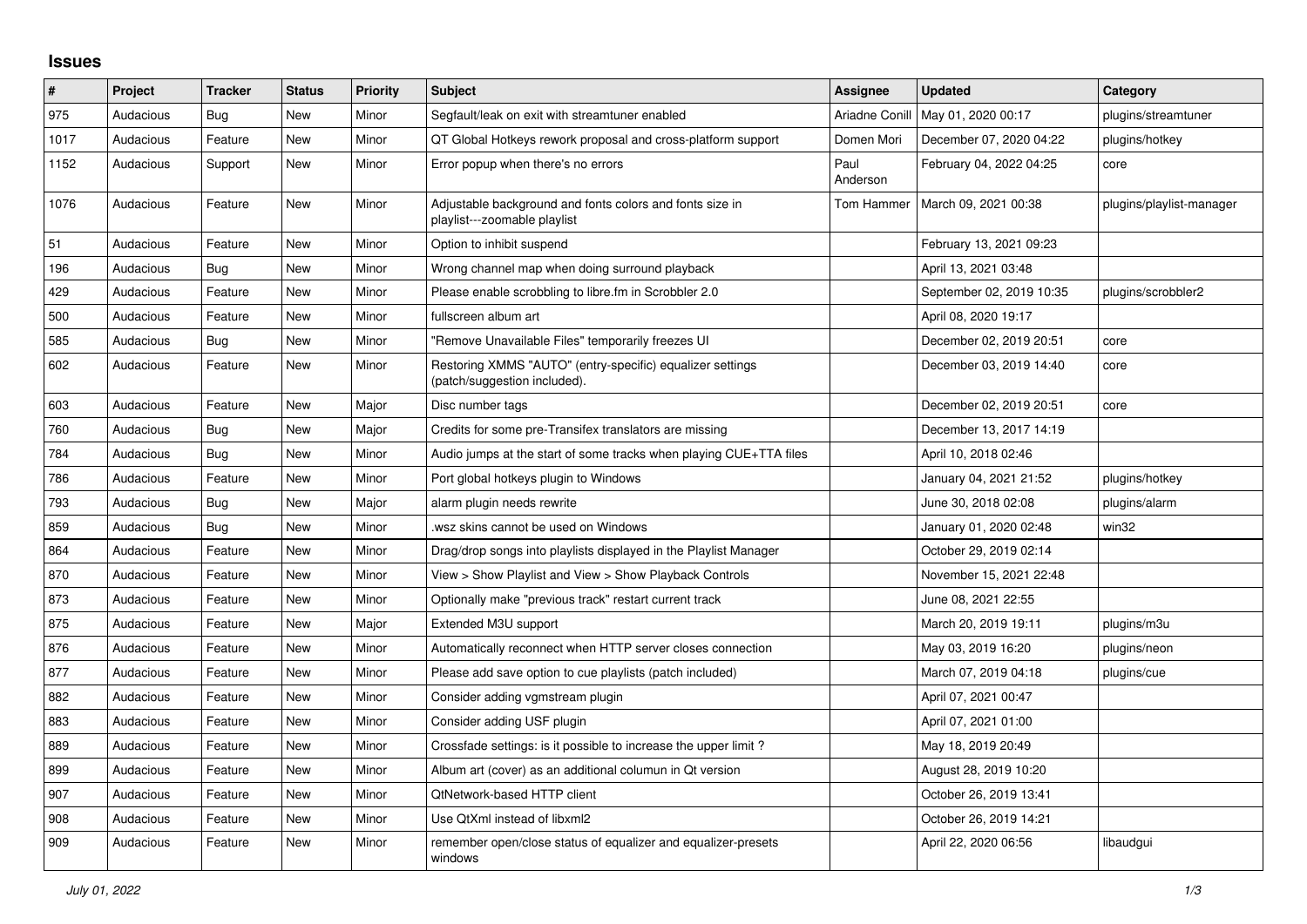| $\vert$ # | Project   | <b>Tracker</b> | <b>Status</b> | <b>Priority</b> | <b>Subject</b>                                                                                      | <b>Assignee</b> | <b>Updated</b>          | Category            |
|-----------|-----------|----------------|---------------|-----------------|-----------------------------------------------------------------------------------------------------|-----------------|-------------------------|---------------------|
| 913       | Audacious | Feature        | New           | Minor           | Play / create new playlist from selection                                                           |                 | December 02, 2019 20:13 | plugins/qtui        |
| 918       | Audacious | Feature        | New           | Minor           | Replace libguess with libuchardet                                                                   |                 | November 19, 2019 05:50 |                     |
| 924       | Audacious | Feature        | New           | Minor           | Option to replace playlist contents by drag and drop                                                |                 | December 02, 2019 20:15 |                     |
| 943       | Audacious | Feature        | New           | Minor           | Being able to add several folders to the library, and arrange that<br>Audacious recognizes symlinks |                 | March 23, 2020 15:41    | plugins/search tool |
| 945       | Audacious | Feature        | New           | Minor           | Balance control in newer interface                                                                  |                 | March 23, 2020 13:28    | plugins/qtui        |
| 955       | Audacious | Feature        | New           | Minor           | Enqueue option                                                                                      |                 | April 09, 2020 03:54    |                     |
| 956       | Audacious | Feature        | New           | Minor           | Stream to chromecast                                                                                |                 | January 11, 2021 01:19  |                     |
| 968       | Audacious | Feature        | New           | Minor           | Loop PSF files at normal loop points during repeat mode                                             |                 | April 16, 2020 03:25    | plugins/psf         |
| 969       | Audacious | Feature        | New           | Minor           | streamtuner plugin: Please add column-sortability, or at least sort<br>alphabetically by 1st column |                 | June 16, 2020 09:54     | plugins/streamtuner |
| 973       | Audacious | <b>Bug</b>     | New           | Minor           | "snd_pcm_recover failed" alsa error and "String leaked" warnings                                    |                 | August 28, 2021 08:52   |                     |
| 987       | Audacious | Feature        | New           | Minor           | Closing of Search Library tool by same method as opening it                                         |                 | May 13, 2020 00:15      |                     |
| 993       | Audacious | Bug            | New           | Minor           | Lyrics for streamed content are written to cache but not read.                                      |                 | June 07, 2020 13:10     | plugins/lyricwiki   |
| 995       | Audacious | Feature        | New           | Minor           | Add star rating to songs                                                                            |                 | June 16, 2020 09:56     |                     |
| 996       | Audacious | Feature        | New           | Minor           | Refine playlists when searching (search all playlists)                                              |                 | June 16, 2020 09:58     |                     |
| 998       | Audacious | Feature        | New           | Trivial         | aacgain in aac / r128 in opus                                                                       |                 | June 01, 2021 10:44     |                     |
| 1011      | Audacious | Feature        | New           | Minor           | Visible separator of folders in the playlist                                                        |                 | July 18, 2020 16:10     |                     |
| 1013      | Audacious | Feature        | New           | Minor           | Request re Album Art using music file metatag                                                       |                 | August 03, 2020 22:48   |                     |
| 1014      | Audacious | <b>Bug</b>     | New           | Minor           | Some .VGM/.VGZ files fail to play                                                                   |                 | August 17, 2020 15:29   | plugins/console     |
| 1046      | Audacious | Feature        | New           | Minor           | Add all id3v2 frames in the settings of Playlist available columns                                  |                 | December 28, 2020 21:14 | plugins/gtkui       |
| 1047      | Audacious | Feature        | New           | Minor           | Stop playing after any chosen track                                                                 |                 | December 29, 2020 01:23 |                     |
| 1048      | Audacious | Feature        | New           | Minor           | PipeWire support                                                                                    |                 | May 04, 2022 19:36      |                     |
| 1057      | Audacious | Feature        | New           | Minor           | Matroska (mka) chapter support                                                                      |                 | August 27, 2021 22:54   |                     |
| 1058      | Audacious | Feature        | New           | Minor           | Allow changing the language/locale in settings                                                      |                 | January 30, 2021 18:11  |                     |
| 1066      | Audacious | Feature        | New           | Minor           | Allow Equalizer window to be resized.                                                               |                 | February 11, 2021 10:05 |                     |
| 1067      | Audacious | Feature        | New           | Minor           | Equalizer adjustments are coarse.                                                                   |                 | February 11, 2021 10:09 |                     |
| 1071      | Audacious | Feature        | New           | Minor           | Linkage could be improved for packagers.                                                            |                 | March 31, 2021 00:32    |                     |
| 1072      | Audacious | Feature        | New           | Minor           | QT AOSD plugin                                                                                      |                 | February 17, 2021 21:18 | plugins/aosd        |
| 1082      | Audacious | Feature        | New           | Minor           | File writer option to pad track numbers with leading zeros                                          |                 | March 31, 2021 00:15    | plugins/filewriter  |
| 1088      | Audacious | Feature        | New           | Minor           | plugin: status icon: ADD option to select tray mouse Middle Click action                            |                 | April 11, 2021 12:05    | plugins/statusicon  |
| 1091      | Audacious | Feature        | New           | Minor           | Built-in lyrics support                                                                             |                 | April 28, 2021 18:24    |                     |
| 1092      | Audacious | Feature        | New           | Minor           | Reread metadata on play option                                                                      |                 | April 30, 2021 03:35    |                     |
| 1093      | Audacious | Feature        | New           | Minor           | Make the Song Dialog (Qt) window wider by default                                                   |                 | May 17, 2021 15:36      |                     |